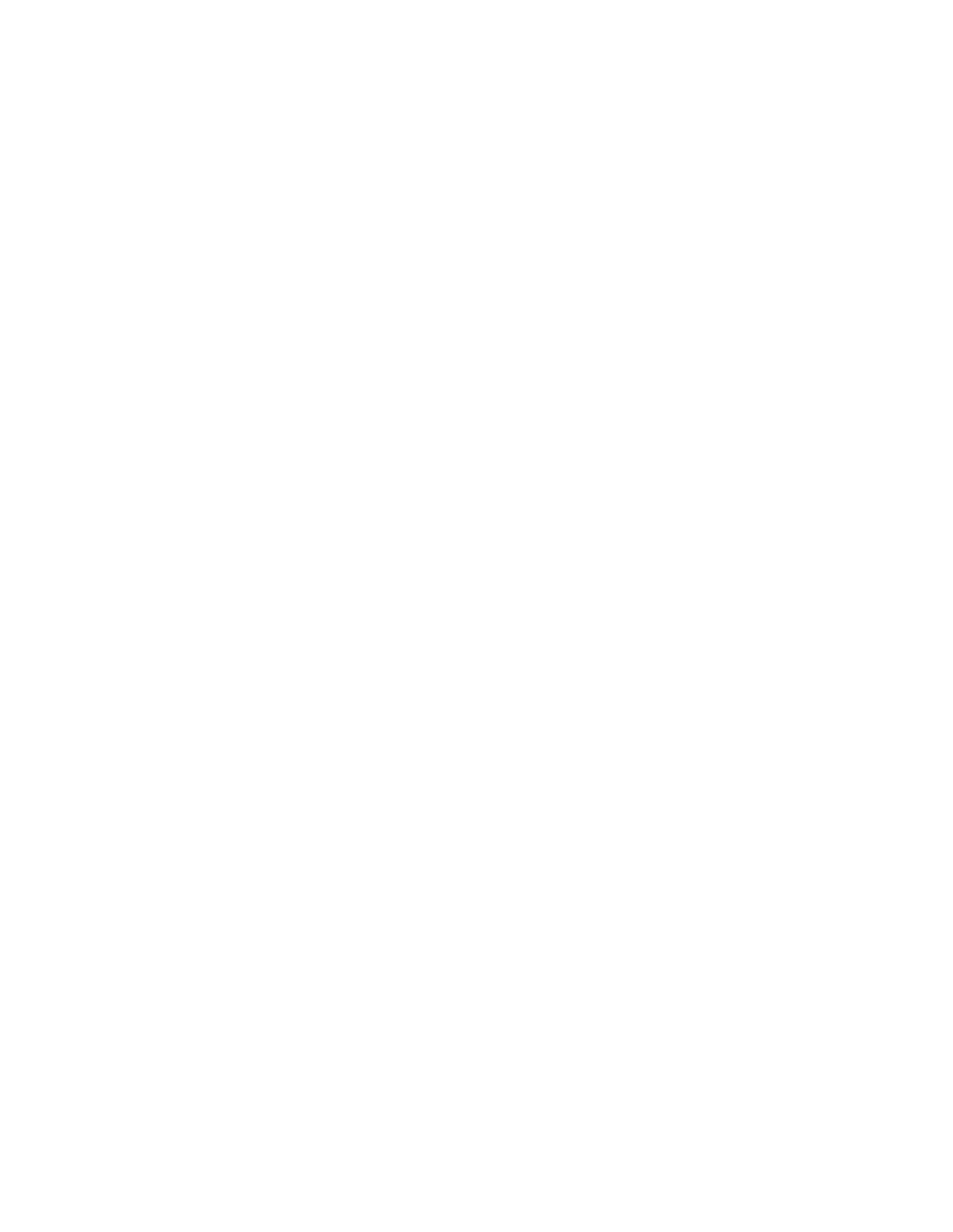## **Introduction**

On June 29, 2007, Interior Secretary Dirk Kempthorne approved a Proposed Final OCS Oil and Gas Leasing Program for 2007-2012 that became effective on July 1. The 2007-2012 Five Year Plan includes 21 lease sales in 8 of the 26 OCS planning areas – including one lease sale in Virginia. This lease sale – Lease Sale 220 – was scheduled to take place in 2011.

The Department of the Interior (DOI) published a Draft Proposed Outer Continental Shelf (OCS) Oil and Gas Leasing Program for 2010-2015 in January 2009. This new Five Year Plan was ordered by President Bush following the price spikes of 2008, which saw gasoline prices rise to over \$4.00 per gallon, and would allow an additional three lease sales in the Mid-Atlantic Region – which includes Virginia.

On March 31, 2010, Interior Secretary Ken Salazar announced that the Oil and Gas Leasing Program under development would run from 2012-2017 (rather than 2010-2015) and that the Department would prepare a Draft Environmental Impact Statement to evaluate all or part of eight OCS planning regions – including the Mid-Atlantic Region – as the next step in the development of the Program.

Following the explosion aboard the Deepwater Horizon drilling rig and subsequent oil release in the Gulf of Mexico, Interior Secretary Ken Salazar imposed a moratorium on all deepwater drilling activities, suspended exploratory drilling in two OCS planning regions in Alaska and suspended Lease Sale 220 on May 27, 2010.

As a potentially affected state, the strong support from Virginia for OCS access in its adjacent waters during the development of the 2007-2012 Five-Year Plan was a critical factor in the decision to include Lease Sale 220 in the Program, and the input from the State will play a significant role in whether additional lease sales are included in the final version of the OCS Oil and Gas Leasing Program for 2012-2017.

In deciding whether to support inclusion of Virginia in the 2012-2017 Program, state officials need to consider the tremendous economic impacts and potential revenues that could be generated for Virginia should offshore exploration and production take place. By going forward with offshore Atlantic oil and gas leasing and with Virginia participating in the development of offshore Atlantic resources, a recent report<sup>1</sup> estimates that the state's activity could:

- •Create approximately 1,900 new jobs in Virginia; •Add \$365 million annually to the Gross Domestic Product; and
- •Generate almost \$19.5 billion in government revenues at all levels of government (federal, state and local).

In addition to the direct economic impacts of offshore energy exploration and development, the State may be able to receive tens of millions of dollars annually in royalty revenue sharing receipts that would be generated by OCS exploration and production.

Currently, all revenues generated from offshore oil and gas production (except for certain leases in the Gulf of Mexico) go to the Federal Government. Some revenue is returned to the states for land and water conservation efforts and coastal impact assistance and the rest is channeled into the Federal Government's general operating budget. 37.5 percent of the revenues generated in the Gulf of Mexico leases are shared with the Gulf Coast states of Alabama, Mississippi, Louisiana and Texas pursuant to the Gulf of Mexico Energy Security Act of 2006.

If current laws were amended to allow Virginia to receive the same royalty revenue sharing treatment that is currently granted to the Gulf Coast states, the State could receive up to \$250 million annually from offshore exploration and production revenue sharing receipts.

\_\_\_\_\_\_\_\_\_\_\_\_\_\_\_\_\_\_\_\_\_\_\_\_\_\_

<sup>&</sup>lt;sup>11</sup>The ICF International report is discussed below and can be found at http://www.api.org/Newsroom/icf\_study.cfm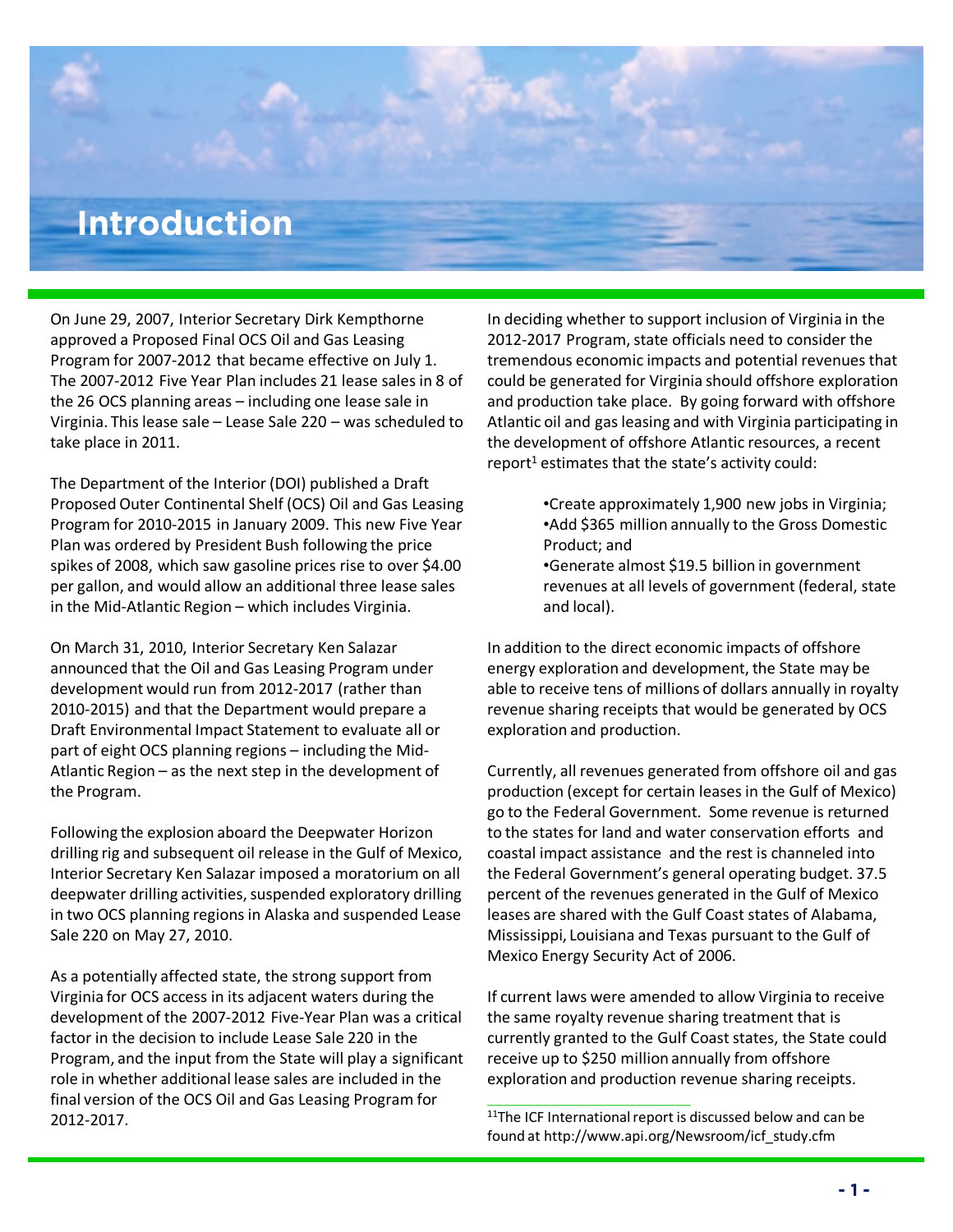## **International Pack Virginia OCS Resources**

The Atlantic OCS Region is made up of an area of 269.13 million acres which cover the Atlantic offshore area from Canada to the offshore territorial waters of the Bahamas and Cuba. The area begins 3 miles off the coastal states where water depths range from approximately 80 feet to more than 10,000 feet. The Atlantic OCS area is divided into four planning areas – the North Atlantic, the Mid-Atlantic (which includes Virginia), the South Atlantic and the Straits of Florida.

In 2006, the Minerals Management Service conducted a regional assessment of the entire US Outer Continental Shelf – including the Atlantic OCS Region. According to MMS, the assessment represents the results of a thorough investigation of the petroleum geology of each area within the OCS (based on available data) to estimate hydrocarbon potential.

The 2006 assessment provides estimates of the undiscovered, technically recoverable (UTRR) oil and natural gas resources located outside of known oil and gas fields on the OCS. The assessment considered recent geophysical, geological, technological and economic information and utilized a probabilistic play-based approach to estimate the UTRR of oil and gas for individual plays. The UTRR estimates are presented as a range of estimates and include the mean estimate and the 95<sup>th</sup> and 5<sup>th</sup> percentile level – which are considered reasonable minimum and maximum values for the estimated level of UTRR resources.

Estimates of UTRR for the entire OCS range from 66.6 billion barrels of oil at the 95<sup>th</sup> percentile to 115.1 billion barrels of oil at the 5<sup>th</sup> percentile with a mean of 85.9 billion barrels of oil. Similarly, gas estimates range from 326.4 to 565.9 trillion cubic feet of gas (tcf) with a mean of 419.9 tcf.

The estimates of the UTRR for the Atlantic OCS range from 7.57 billion barrels of oil at the  $5<sup>th</sup>$  percentile to 1.12 billion barrels of oil at the 95<sup>th</sup> percentile with a mean estimate of 3.82 billion barrels of oil and from 66.46 to 14.30 trillion cubic feet of natural gas with a mean of 36.99 tcf.

Based on the current MMS maps and the analysis of the OCS Assessment, the Virginia adjacent waters – which make up approximately 10% of the total Atlantic Resource base – are projected to contain as much as 750 million barrels of oil and 6.65 trillion cubic feet of natural gas.

Although MMS notes that "it is important to recognize that estimates of undiscovered oil and natural gas resources are just that: estimates," the 2006 Resource Assessment represents the government scientists' best estimate of what quantities of oil and natural gas remain undiscovered given the current state of geologic knowledge and reasonably foreseeable technology.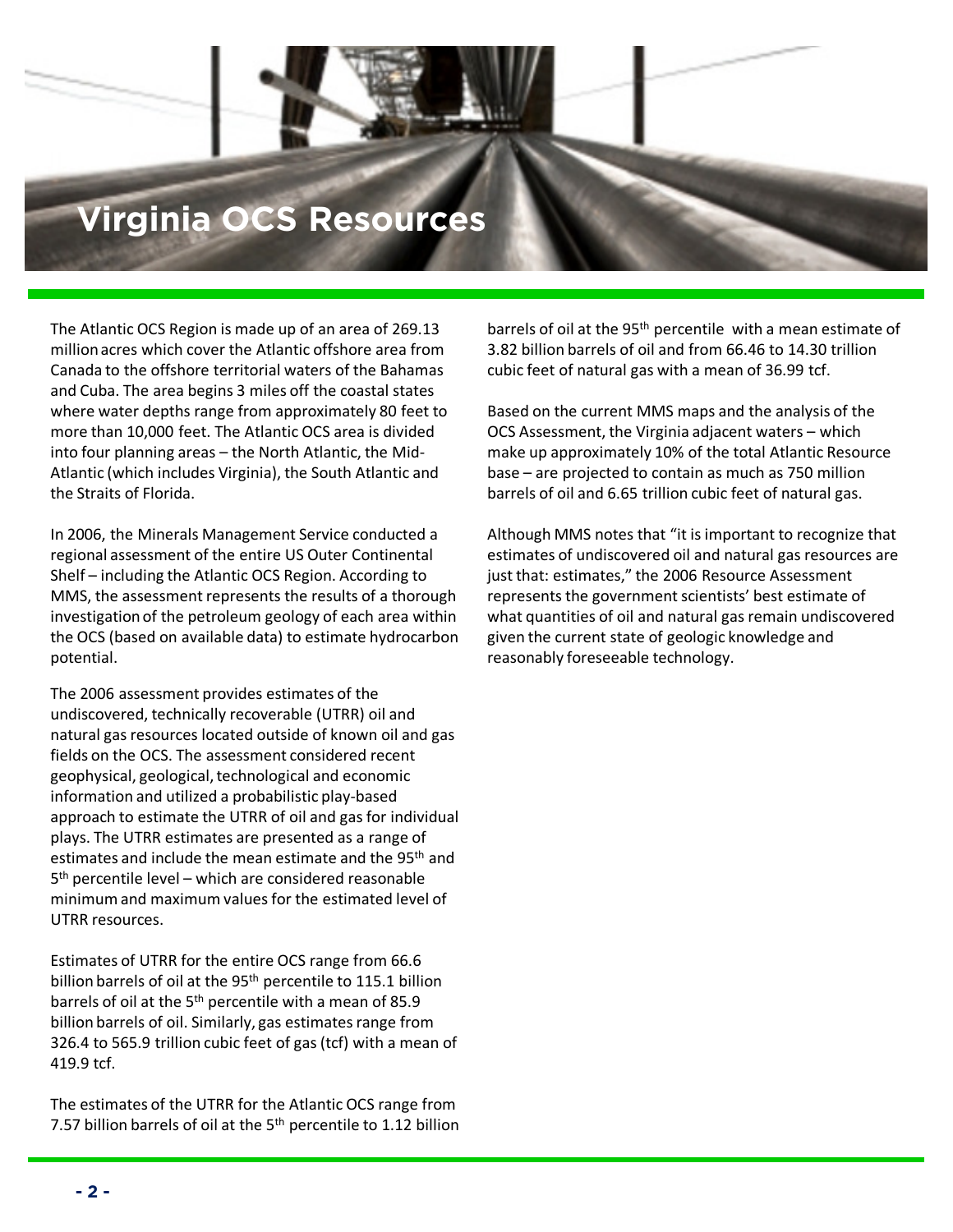### **Support for Mid-A Support for Mid-Atlantic Lease Sales in Five-<br>Vear Plan Development Process Year Plan Development Process**

The process for the development of a Five-Year Plan includes the sequential publication of four different documents (a Call for Information, a Draft Proposed Plan, a Proposed Final Plan, and a Proposed Environmental Impact Statement), each of which triggers a period for public comment. Once public comments have been accepted on the Proposed Final Plan, the Plan will be implemented upon Secretarial approval and submission of the Plan to the President and Congress.

The current Five-Year Plan, for 2007-2012, includes twentyone lease sales in 8 areas, including 8 lease sales in 4 areas of Alaska, 12 lease sales in 3 areas of the Gulf of Mexico and one lease sale in Virginia's adjacent waters. The 2007- 2012 program was developed while federal moratoria were in place prohibiting any leasing (or pre-leasing) activities in the Atlantic or Pacific Oceans. Lease Sale 220 was scheduled to offer leases in the Atlantic Ocean adjacent to Virginia in 2011. The lease sale was included following strong support from the State during the development of the 2007-2012 Five Year Plan – and was contingent upon the federal moratoria being dropped.

In response to high crude oil, gasoline and diesel prices, President Bush lifted the Executive Moratorium on July 14, 2008 and instructed Secretary of the Interior Kempthorne to initiate the process to develop a new Five-Year Plan, which would cover 2010-2015 (if approved, this plan would supersede the current Five-Year Plan). Two months later, Congress chose not to renew the Congressional Leasing Moratorium – meaning that it is now possible for lease sales to take place in the Atlantic and the Pacific for the first time since 1983.

Pursuant to President Bush's directive, the Department of the Interior published a Call for Information on August 1, 2008, soliciting comments from interested and affected parties on whether to begin a new five year program for 2010-2015. The Notice specifically requested comments on areas that had been restricted from leasing prior to the

revocation of the Executive Moratorium on July 14, 2008. DOI received over 152,000 comments during the comment period – with over 60% of the comments supporting the creation of a new Five-Year Plan.

On January 21, 2009, DOI published a Draft Proposed Outer Continental Shelf (OCS) Leasing Program for 2010-2015 (DPP) that proposed a total of 31 lease sales in twelve areas, including 14 lease sales in three areas of the Gulf of Mexico, 9 lease sales in four areas offshore Alaska, 3 lease sales in two areas offshore California and 5 lease sales in three areas of the Atlantic – including 3 in the Mid-Atlantic Region (which includes Virginia). DOI opened a 60-day comment period and requested comments from states, local governments, Native groups, tribes, the oil and gas industry, federal agencies, environmental and other interest organizations and all other interested parties.

On February 10, 2009, Secretary Salazar extended the comment period through September 21, 2009. During the comment period, the Department received more than 534,000 public comments, as well as 79 letters from Governors, state elected officials and state agencies, 59 letters from local governments, tribes and Alaska native corporations, 369 letters from members of Congress, 4 federal agencies and 247 stakeholder organizations.

Following consideration of the overwhelming public response during the comment period, President Obama and Secretary Salazar announced on March 30, 2010 that the new Five Year Plan would run from 2012-2017 (rather than 2010-2015) and that DOI would prepare a Draft Environmental Impact Statement (EIS) to evaluate all or portions of eight OCS planning areas for oil and gas leasing – including the Mid-Atlantic Region.

During the preparation of a new Five Year Oil and Gas Leasing Program, the Secretary of the Interior is specifically required by the Outer Continental Shelf Lands Act to give great deference to the recommendations of the Governor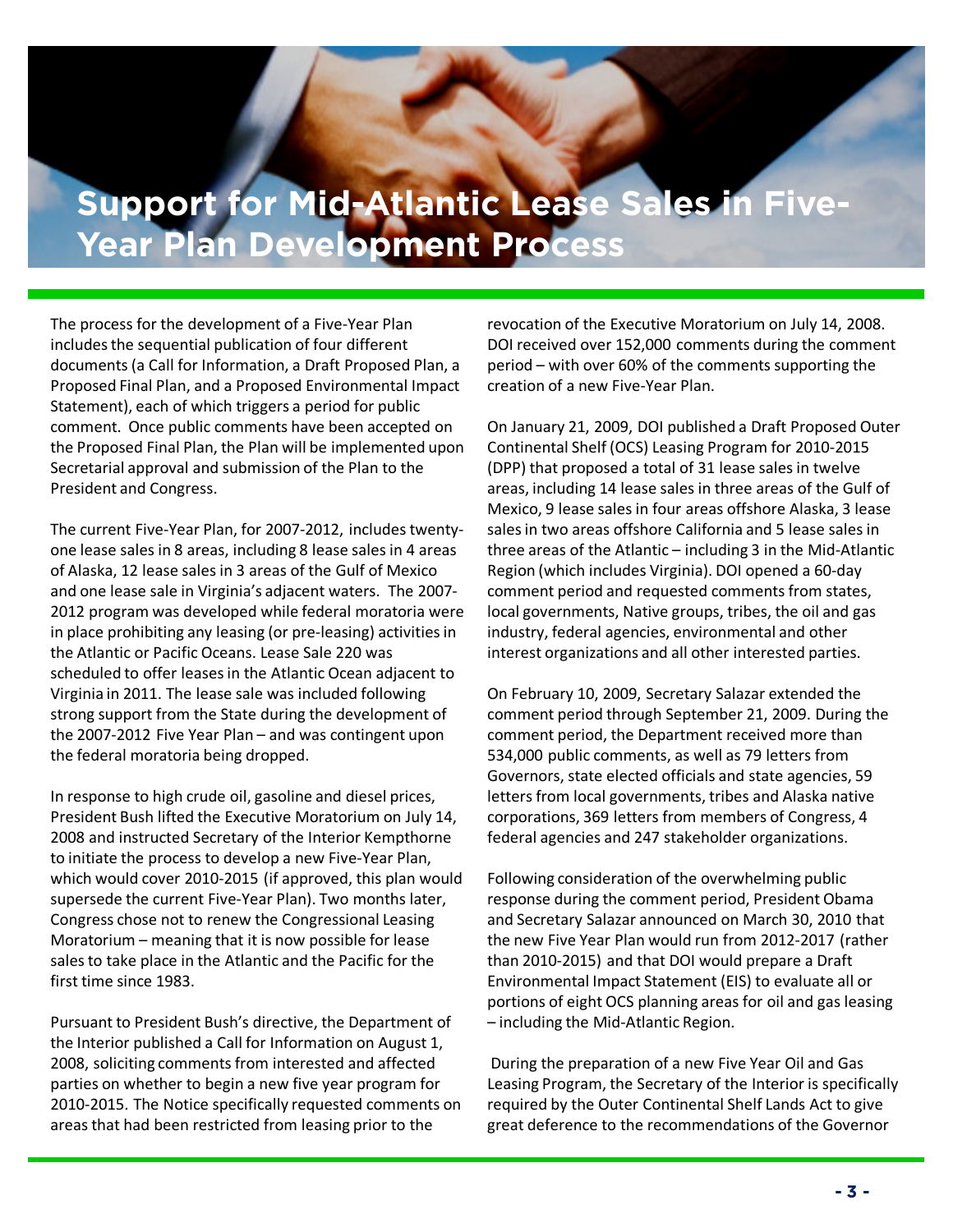and any executives of affected state so long as they provide for a reasonable balance between the national interest and the well-being of the citizens of the affected state.

As a potentially affected state, the input from virginia lifts<br>the development of the Five-Year Plan will play a significant<br>role in whether any or all of these lease sales are included As a potentially affected state, the input from Virginia into role in whether any or all of these lease sales are included in the final version of the OCS Oil and Gas Leasing Program for 2012-2017.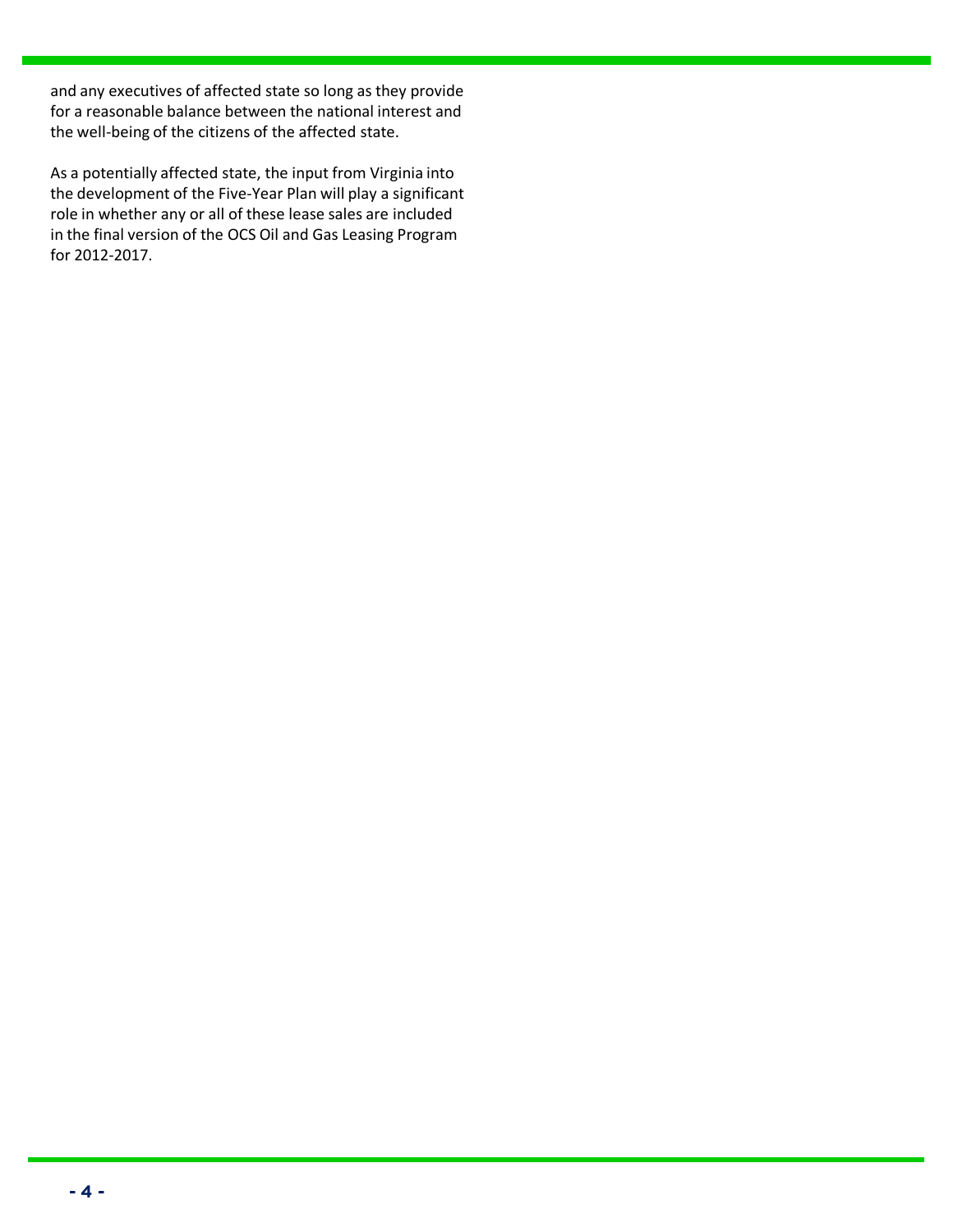## *<u>Achieving Federal P</u>* **Achieving Federal Revenue Sharing**

The federal government collects revenues from oil and gas leases on public lands in the form of bonus bids, annual rents, and royalties. Bonus bids are upfront payments made to secure a lease in a competitive lease sale. Leases are awarded to the highest bidder. Royalties are based on the value of production. Annual rental payments are made by lessees on a per acre basis. Once commercial production begins, rental payments are no longer required.

For offshore leases the primary term is 5 years for shallow water (<400 meters), 8 years for mid-depth water (400-800 meters) and 10 years for deep water (>800 meters). Leases continue as long as commercial production takes place. The Bureau of Land Management (BLM) administers the onshore leasing program and the Bureau of Ocean Energy Management, Regulation and Enforcement (BOEM) administers the offshore leasing program. The Department of the Interior (DOI)collects and disburses all revenues from federal leases.

In FY2007, DOI collected about \$11.5 billion from leasing activity on public lands (both onshore and offshore). About 90% came from royalty payments. A royalty rate of 12.5% applies to onshore federal leases and up to 18.75% applies to offshore leases. Revenues from offshore leases are statutorily allocated among the coastal states, the Land and Water Conservation Fund (LWCF), the National Historic Preservation Fund (NHPF) and the General Treasury. Despite the statutory allocations, the vast majority of revenues from offshore leases go to the General Treasury.

Prior to passage of the Gulf of Mexico Energy Security Act of 2006 (P.L. 109-432), revenue sharing among all coastal states was limited to revenues generated within an area three miles beyond the state's boundary.

The Gulf of Mexico Energy Security Act (GOMESA) requires that 8.3 million acres be offered for oil and gas leases in the Central Gulf Planning Area and the Eastern Gulf Planning Area. Approximately 2 million acres in the Central Gulf were offered for lease after enactment of the law and was included in Lease Sale 205 in October 2007 and an additional 500,000 acres were offered in Lease Sale 224 in March 2008. The remaining 5.8 million acres in the Central Gulf are expected to be offered in Lease Sale 208 in 2009.

The Act also created revenue sharing provisions for four Gulf Coast oil and gas producing States – Alabama, Louisiana, Mississippi and Texas, and their coastal political subdivisions. There are two timeframes involved in revenue sharing. From Fiscal Year 2007 through Fiscal Year 2016, 37.5 percent of all revenue including bonus bids, rentals and production royalty will be shared among the four States and subdivisions for those new leases in the .5 million acres in the Eastern Gulf and the 5.8 million acres in the Central Gulf. From Fiscal Year 2017 and beyond, the four States and subdivisions will share 37.5 percent of revenues from all Gulf leases issued after December 20, 2006.

In addition to the direct payments made to the Gulf Coast States, GOMESA also directs an addition 12.5 percent of the revenues to the Land and Water Conservation Fund State Assistance program for distribution to all states.

Because federal royalty collections are governed by federal law, Congress will need to enact legislation extending revenue sharing to Virginia before the state will be eligible to receive any share of the revenues collected for exploration and production in its adjacent waters.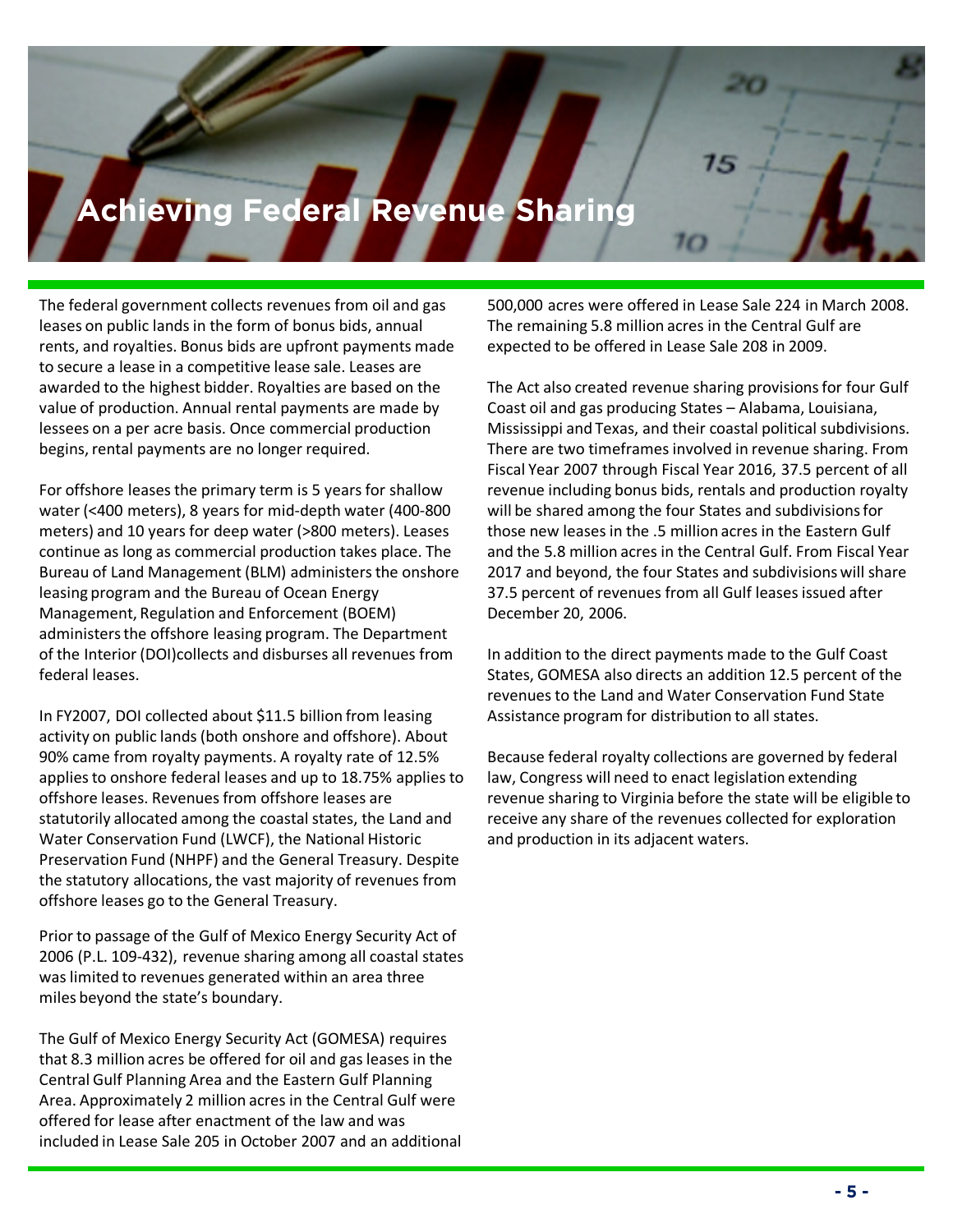# **Potential Revenues for Virginia**

**Introduction**

There are two key potential revenue streams for the State of Virginia – tax revenues derived directly and indirectly from OCS exploration and production (and related jobs created and economic growth) and non-tax government revenues that could be directed to Virginia if the State were granted the same revenue share that is currently given to Texas, Louisiana, Mississippi and Alabama for exploration and production in the Gulf of Mexico.

#### Economic Impacts and Tax Receipts

ICF International has recently completed a report that analyzes the potential impact on future US oil and gas production from opening offshore areas in the Eastern Gulf of Mexico, the Atlantic, the Pacific, as well as ANWR in Alaska and a portion of the currently unavailable federal lands in the Rockies for exploration and development. The full ICF Report can be found at http://www.api.org/Newsroom/icf\_study.cfm.

The ICF study summarizes the current federal government estimates of oil and gas resources in each of these areas and presents an alternative, higher resource scenario based upon analysis of how oil and gas assessments have evolved in the US over the past thirty years. ICF incorporates learning from the observed historical trend that government oil and gas assessments generally increase over time as more knowledge is gained in geological areas under development, such as the Gulf of Mexico, which indicates that initial government resource assessments are generally conservative.

As part of its report, ICF presents results for the amount of oil and gas production that would be expected from each producing state – including Virginia – and the economic impacts in those states that would be expected to supply goods and services directly and indirectly to the oil and gas industry.

ICF also presents government sector impacts in terms of government revenue that would be expected by production in the State's adjacent waters. The estimated future government revenues are the sum of bonuses, severance tax, property tax and income tax at the federal, state and local levels. The revenue going to each level of government is combined and ICF did not break out state versus federal revenues.

According to the ICF study, new OCS exploration and production would provide the following economic impacts in Virginia:

- Create approximately 1,888 new jobs in Virginia;
- Add over \$365 million annually to Gross Domestic Product by 2030; and
- Generate approximately \$19.48 billion in federal, state and local revenues, including \$1.275 billion in government revenues by 2030 – an average of \$63.75 million per year between 2010 and 2030.

#### Royalty Share Revenues

As discussed above, the DOI 2006 resource assessment estimated that there are up to 7.57 billion barrels of oil and 66.46 trillion cubic feet of natural gas in the Atlantic Region. This evaluation does not include methane hydrates, which may be found in Virginia waters and would add to these totals.

In order to assess the value of these resources, we use the same average forecast price from the Energy Information Administration's Annual Energy Outlook as used in the ICF International study – this price forecast in constant dollars was made before the price spikes of summer 2008 and projected a value for oil at \$66.76 per barrel and natural gas at \$6.99 per thousand cubic feet. We use this to estimate the following rough values for the total resources in the Atlantic:<sup>2</sup>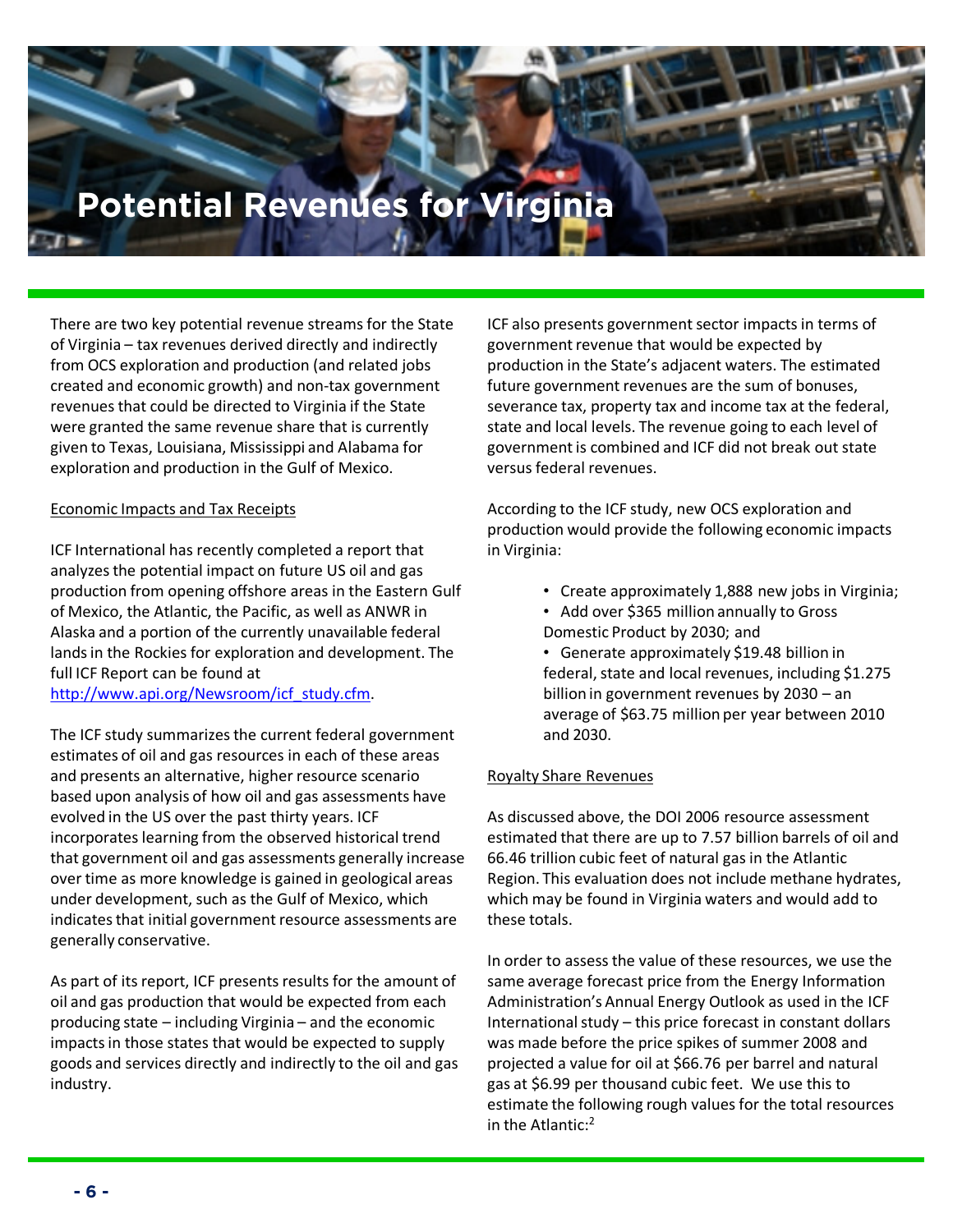#### **Table 1 – Atlantic Region Resource Value**

|                                | <b>Value of Oil</b> | Value of<br><b>Natural Gas</b> | <b>Total Value</b><br>of Resources |
|--------------------------------|---------------------|--------------------------------|------------------------------------|
| 95 <sup>th</sup><br>Percentile | \$74.8 billion      | \$100.0 billion                | \$174.8 billion                    |
| Mean                           | \$255.0 billion     | \$258.6 billion                | \$513.6 billion                    |
| 5 <sup>th</sup><br>Percentile  | \$505.4 billion     | \$464.6 billion                | \$970.0 billion                    |

Under the OCSLA, there is an 18.75% royalty rate on the value of OCS production, meaning that the federal government would expect to receive from \$32.8 billion to \$181.9 billion in total royalty revenues for the Atlantic resource base over a 30 year period – with a mean of \$96.3 billion, assuming that all resources were actually produced.

Historically, companies have paid bonus bids during a lease sale – for example, companies paid over \$10 billion in bonus bids for oil and natural gas leases in 2008. If we assume that the bonus bids will equal approximately 10% of the royalty revenues, then the federal government would expect to receive an additional \$3.28 billion to \$18.19 billion (with a mean of \$9.63) for the Atlantic resources base over a 30 year period.

Based on current DOI maps, federally governed waters offshore of Virginia contain approximately 10% of the total Atlantic resources base, providing a value of the resources in VA waters of:

#### **Table 2 – Virginia Resource Value**

|                                | <b>Value of Oil</b> | <b>Value of</b><br><b>Natural Gas</b> | <b>Total Value</b><br>of Resources |
|--------------------------------|---------------------|---------------------------------------|------------------------------------|
| 95 <sup>th</sup><br>Percentile | \$7.5 billion       | \$10.0 billion                        | \$17.5 billion                     |
| Mean                           | \$25.5 billion      | \$25.9 billion                        | \$51.4 billion                     |
| 5 <sup>th</sup><br>Percentile  | \$50.5 billion      | \$46.5 billion                        | \$97.0 billion                     |

Given the assumptions above, including the production of all resources, the federal government could receive \$18.19 billion in royalty payments (18.75% x \$97.0 billion) and \$1.82 billion in bonus bids (10% x \$18.19 billion) from production in waters offshore of Virginia.

#### **Table 3 – Federal Revenues from Potential Virginia Resources**

|                                | <b>Royalty</b><br><b>Revenues</b> | <b>Bonus Bids</b> | <b>Total Federal</b><br><b>Revenues</b> |
|--------------------------------|-----------------------------------|-------------------|-----------------------------------------|
| 95 <sup>th</sup><br>Percentile | \$3.3 billion                     | \$0.3 billion     | \$3.6 billion                           |
| Mean                           | \$96 billion                      | \$1.0 billion     | \$10.6 billion                          |
| 5 <sup>th</sup><br>Percentile  | \$18.2 billion                    | \$1.8 billion     | \$20.0 billion                          |

If Virginia were to receive the same 37.5% revenue share provided to the Gulf Coast States in the GOMESA legislation, the State could potentially receive:

#### **Table 4 – Potential Virginia Revenue Share**

|                                | <b>Royalty</b><br><b>Revenues</b> | <b>Bonus Bids</b> | <b>Total VA</b><br><b>Revenues</b> |
|--------------------------------|-----------------------------------|-------------------|------------------------------------|
| 95 <sup>th</sup><br>Percentile | \$1.2 billion                     | \$0.1 billion     | \$1.3 billion                      |
| Mean                           | \$3.6 billion                     | \$0.4 billion     | \$4.0 billion                      |
| 5 <sup>th</sup><br>Percentile  | \$6.8 billion                     | \$0.7 billion     | \$7.5 billion                      |

DOI assumes that production will take place over a 30-40 year period once exploration and production is commenced. If we assume that production in waters offshore of Virginia would be produced over 30 years, then we can estimate that Virginia could receive up to \$250 million annually in federal revenue sharing dollars.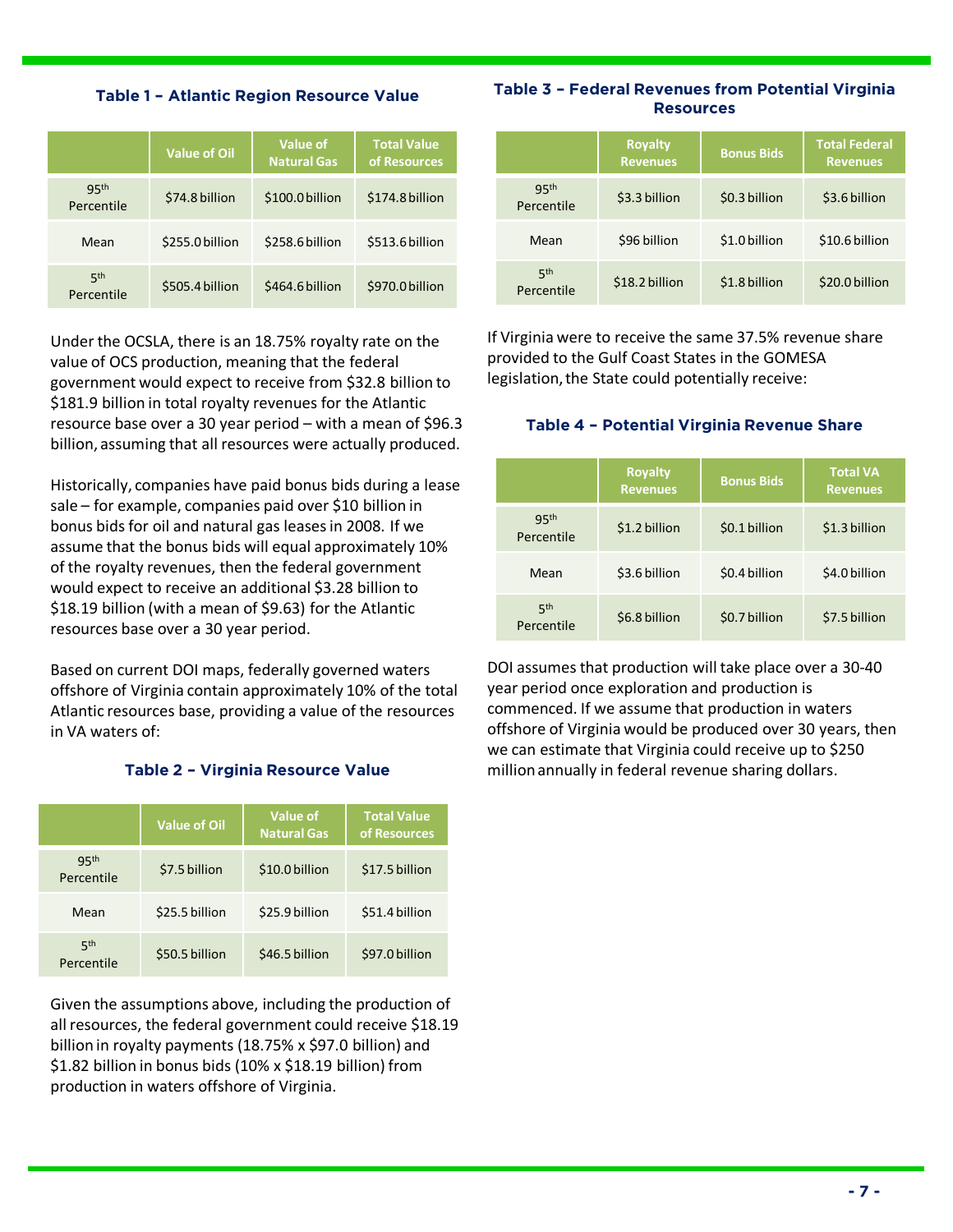## **About Southeast Energy Alliance**

**Introduction**

Southeast Energy Alliance (SEA) is a non-partisan organization of businesses, trade associations and nonprofit organizations - including Farm Bureaus, Electric Cooperative Associations, Chambers of Commerce and Manufacturing Associations – across the Southeastern United States that understand the importance of the development of sound energy policies to ensure the economic viability of their organization. Utilizing grassroots, grass-tops, public advocacy and education at both the state and federal levels, SEA is dedicated to projects and activities that will ensure access to affordable and reliable energy for families, farms and businesses across the Southeast. SEA is the Southeastern regional affiliate of Consumer Energy Alliance.

**Southeast Energy Alliance 120 Summer Breeze Lane Fredericksburg, VA 22406 P: 202-674-1750 F: 202-315-3063 www.SoutheastEnergyAlliance.org info@southeastenergyalliance.org**